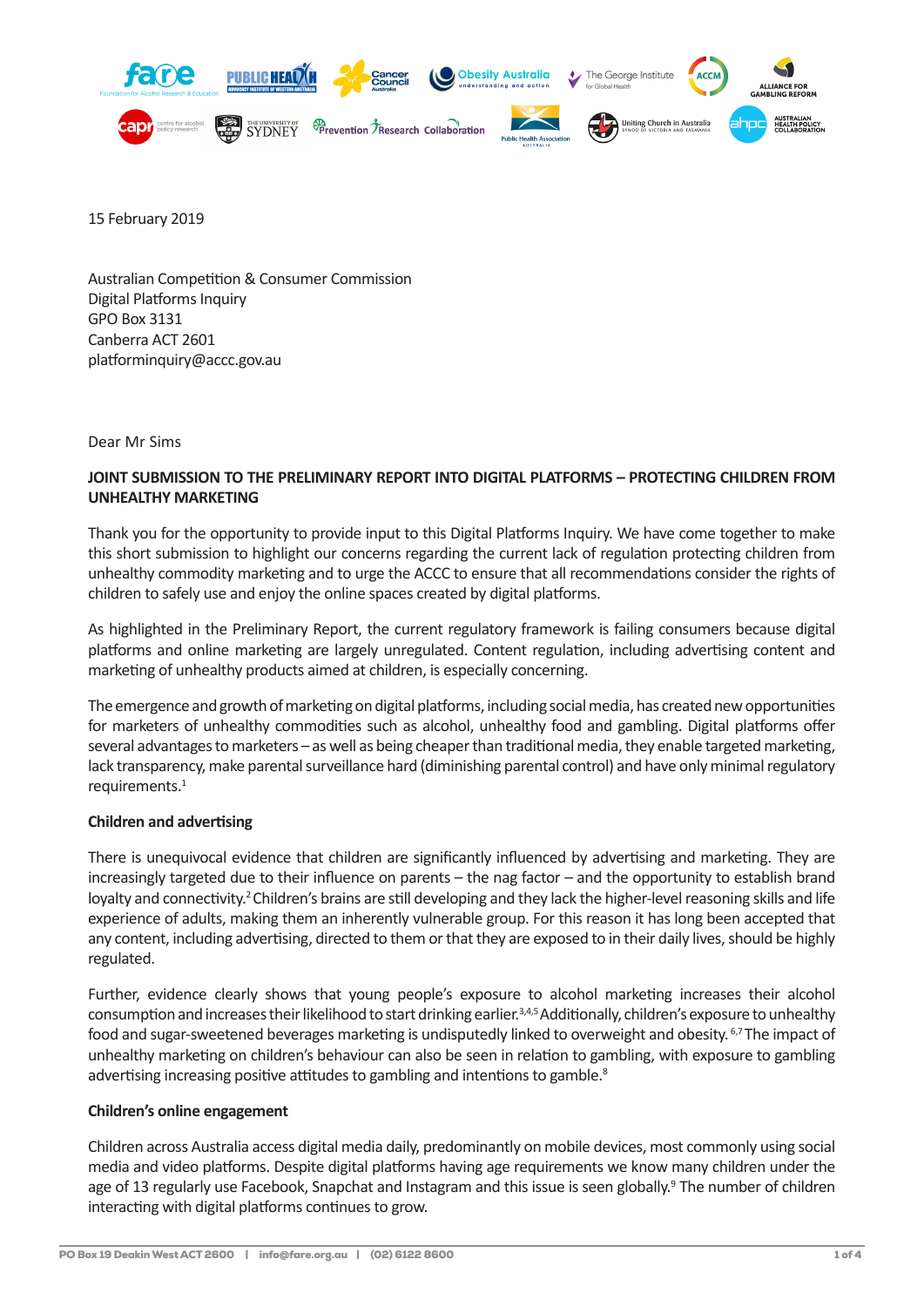Marketing content has developed in sophistication, now designed to be entertaining, immersive and engaging, thereby increasing the difficulties of distinguishing an advertisement by the average adult consumer, let alone a child. As stated in a report from the World Health Organization, "The algorithms of the major platforms give preference to less overt, longer-viewed advertisements (ads), thus bypassing any media literacy children might have and amplifying the power of practices in traditional media."<sup>10</sup> An increasing use of native content, interactive games, influencers and other novel marketing techniques further blur the lines between content and advertising, and have proven to be highly attractive to young people.

## **Use of children's data and targeted advertisements**

It is clear that marketers are currently using children's data to target them with advertisements. This raises serious ethical questions regarding the monetisation and use of minors' data – effectively selling the use of children's data to marketing agencies. We believe that it is unconscionable to use a minor's data to target them with advertisements for unhealthy commodities and strongly urge the ACCC to ensure that all minors are automatically excluded from targeted advertising and to prevent the use of children's personal data for tracking, targeted advertising and other marketing strategies.

As the Preliminary Report notes, the scope of this problem is hard to quantify, as there is very limited data available on exactly how and when people are targeted and who holds what data. The ACCC must ensure that efforts to increase transparency around data and targeting recognise the importance of monitoring marketing tactics aimed at vulnerable groups, including children. One way to achieve this would be to expand the scope and powers of the regulatory authority – outlined in recommendation four – to include a consumer facing element in addition to advertising and related business oversight.

# **Priorities**

The lack of regulation and the insufficient protections for children against the collection and use of their personal data for unconscionable behaviour, such as targeted marketing by unhealthy commodity industries, requires immediate and decisive action. While we are supportive of a comprehensive review of the media regulatory framework (recommendation six), it is paramount that this not halt measures to protect children in the meantime, by extending regulation, increasing transparency or other methods.

In conclusion we ask that the ACCC in its final report:

- 1. Acknowledge that in regulating digital platforms consideration must be given to the protection of children and their ability to safely use digital platforms.
- 2. Recommend that regulations designed to protect children from unhealthy marketing, including unhealthy food, alcohol and gambling, are applied to all media formats, including digital platforms.
- 3. Recommend that all minors are automatically opted out of targeted advertising and prohibit the use of children's personal data for tracking, targeted advertising and other marketing strategies.
- 4. Recommend increasing data collection on targeted advertising used by unhealthy commodity industries to promote transparency and accountability and ensure compliance, potentially through an expanded role for digital platforms' regulatory authorities.
- 5. Impose sanctions and monetary penalties for regulatory breaches involving the marketing of unhealthy products to children and the use of children's personal data.
- 6. Consider international cross-border strategies to protect the integrity of Australia's regulatory system.

We wish to see a stronger focus given to the rights of the child and their experiences in interacting with digital platforms. It is the responsibility of our government to ensure that children are able to participate in the digital world without being targeted by marketers of alcohol, unhealthy food, gambling and other products potentially harmful to their health. After all, Australia has always been a strong supporter of the United Nations Convention on the Rights of the Child, where the interests of the child are paramount.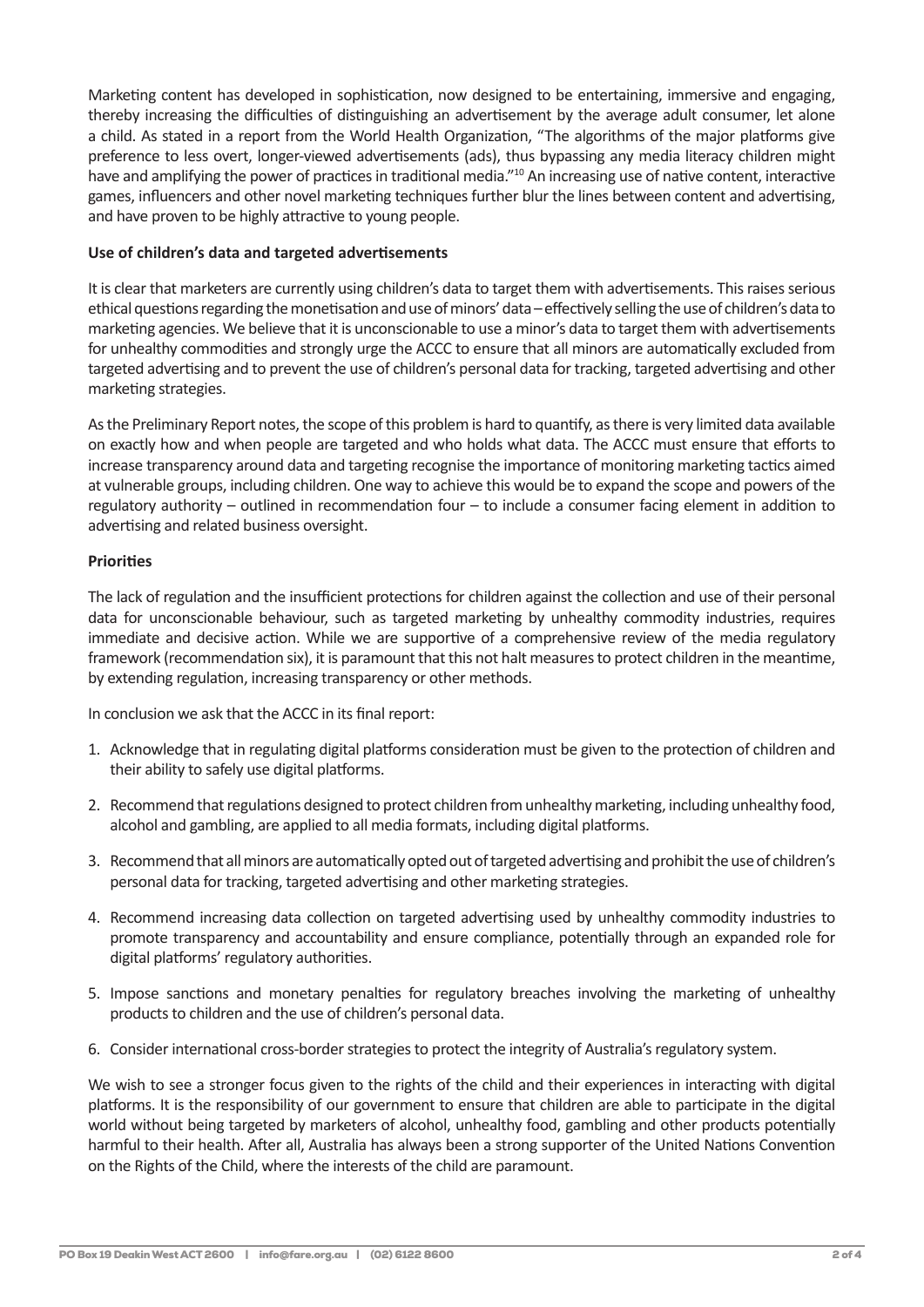Thank you again for the opportunity to contribute to the *Digital Platforms Inquiry Preliminary Report*. We hope you will consider the recommendations outlined in our submission. If you would like any further information, please contact Trish Hepworth, Director Policy and Research at the Foundation for Alcohol Research & Education (FARE) at patricia.hepworth@fare.org.au or 02 6122 8600.

Yours sincerely

Tony Mohr Executive Director **Alliance for Gambling Reform** Professor Anna Peeters Director **Institute for Health Transformation, Deakin University**

Professor Elizabeth Handsley President **Australian Council on Children and the Media**

Professor Rosemary Calder AM Director **Australian Health Policy Collaboration**

Professor Sanchia Aranda AM Chief Executive Officer **Cancer Council Australia**

Professor Emmanuel Kuntsche Director **Centre for Alcohol Policy Research**

Michael Thorn Chief Executive **Foundation for Alcohol Research & Education**

Professor Bruce Neal Deputy Executive Director **The George Institute Australia** Professor Stephen J. Simpson AC FAA FRS Executive Director **Obesity Australia**

Professor William Bellew Professorial Fellow **Prevention Research Collaboration, University of Sydney WHO Collaborating Centre for Physical Activity, Nutrition and Obesity**

Julia Stafford Research Fellow, Alcohol Programs Team **Public Health Advocacy Institute WA** 

Terry Slevin Chief Executive Officer **Public Health Association of Australia**

Dr Mark Zirnsak Senior Social Justice Advocate **Uniting Church in Australia, Synod of Victoria and Tasmania**